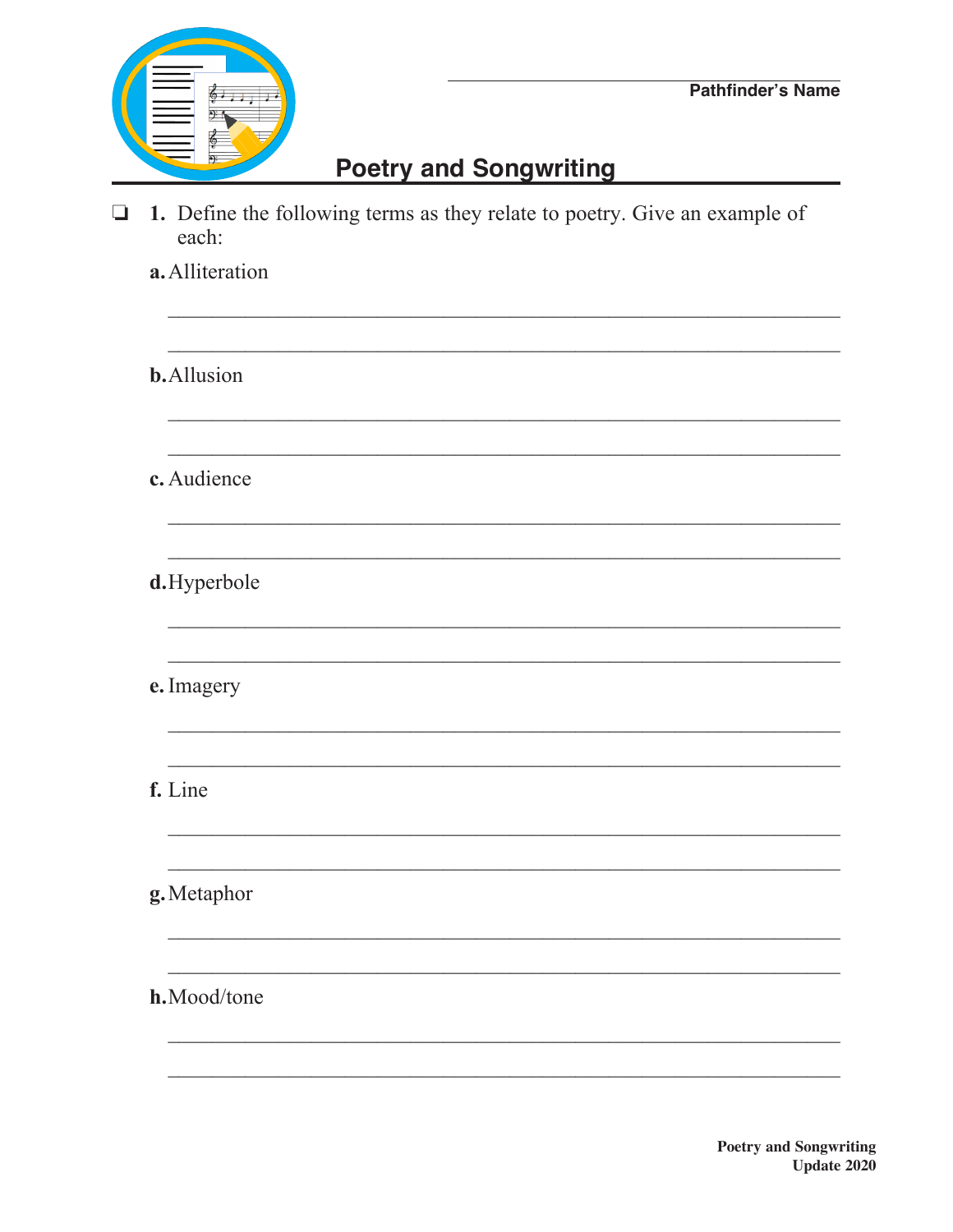| i. Onomatopoeia                                                                                                            |
|----------------------------------------------------------------------------------------------------------------------------|
|                                                                                                                            |
| j. Personification                                                                                                         |
|                                                                                                                            |
| k.Repetition                                                                                                               |
|                                                                                                                            |
| <b>I.</b> Rhyme                                                                                                            |
|                                                                                                                            |
| m.Rhythm                                                                                                                   |
|                                                                                                                            |
| n.Simile                                                                                                                   |
|                                                                                                                            |
| o. Speaker                                                                                                                 |
|                                                                                                                            |
| p.Stanza                                                                                                                   |
|                                                                                                                            |
| 2. Poems can be divided into hundreds of types. List five different types<br>and a poem in each group.                     |
| 2.<br><u> 1989 - Johann John Stein, markin fan it ferstjer fan it ferstjer fan it ferstjer fan it ferstjer fan it fers</u> |
| 3.                                                                                                                         |
| $\boldsymbol{4}$ .<br><u> 2008 - Jan Barbarat, margaret eta politikaria (h. 1878).</u>                                     |
| 5.                                                                                                                         |

 $\Box$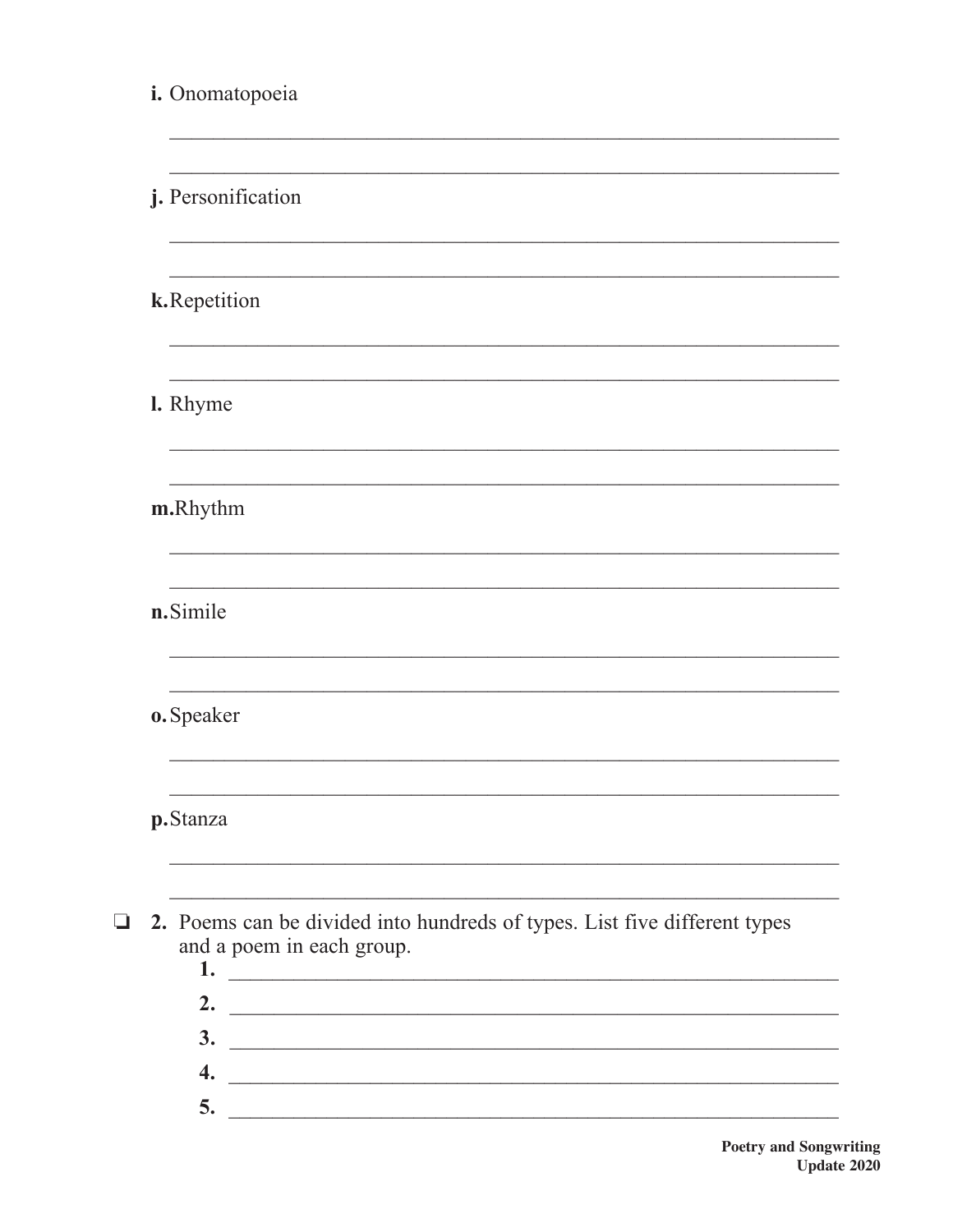$\Box$  3. What is the difference between assonance and consonance? Give an example of each.

| assonance                                                                                                               |
|-------------------------------------------------------------------------------------------------------------------------|
|                                                                                                                         |
| example                                                                                                                 |
| consonance                                                                                                              |
|                                                                                                                         |
| example                                                                                                                 |
| 4. Research one type of poetry and write a brief history about it, including<br>names of influential authors and poems. |
|                                                                                                                         |
|                                                                                                                         |
| 5. How are poetry and songwriting the same? How are they different?<br>Same                                             |
|                                                                                                                         |
|                                                                                                                         |
| Different                                                                                                               |
|                                                                                                                         |
|                                                                                                                         |
| 6. Describe the role of a songwriter and how their role is different from that<br>of a lyricist or melodist.            |

 $\Box$ 

 $\Box$ 

 $\Box$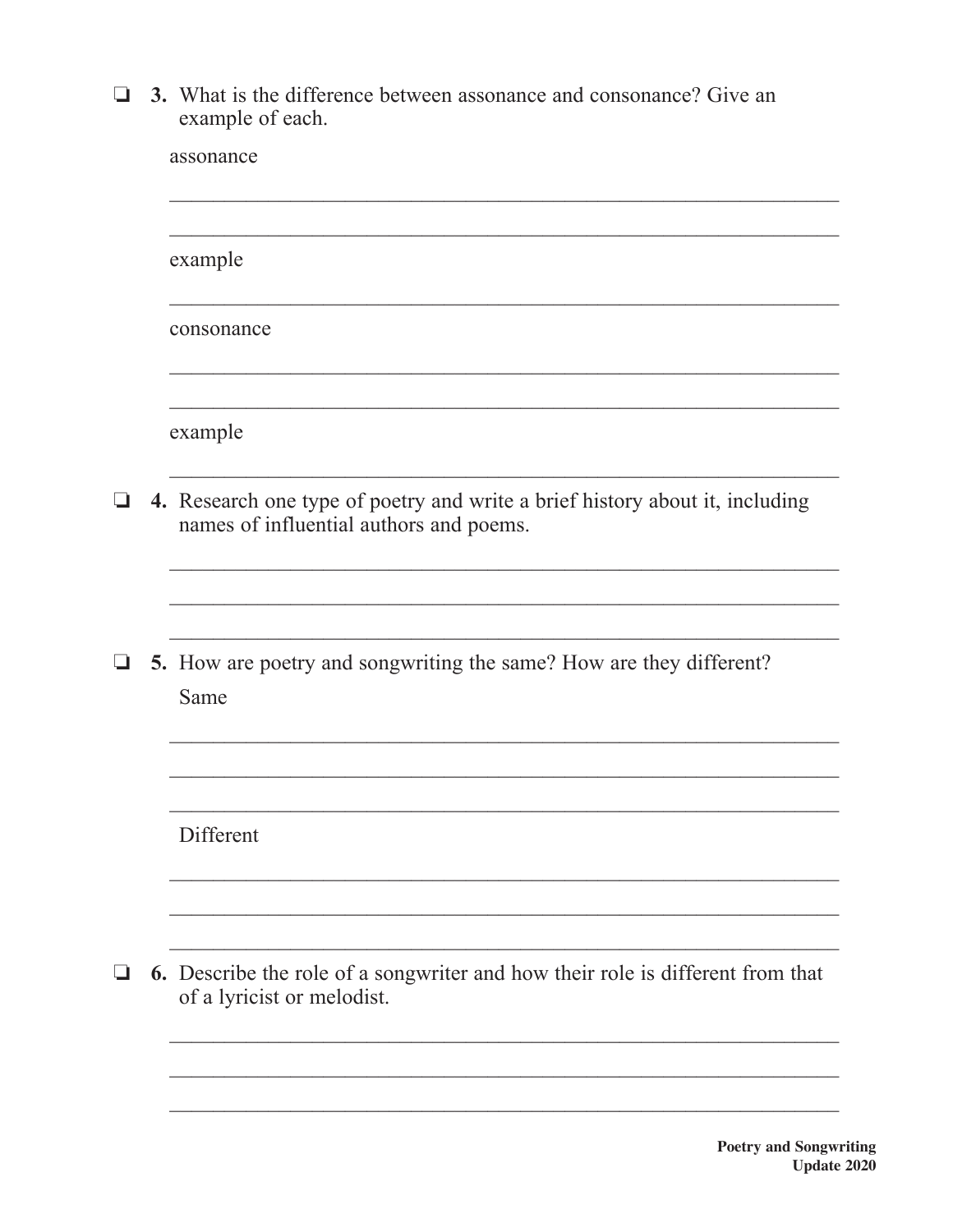| $\Box$ 7. Explain the differences between perspective, situational, and narrative |
|-----------------------------------------------------------------------------------|
| poetry.                                                                           |
| perspective                                                                       |

|   | situational                                                                          |
|---|--------------------------------------------------------------------------------------|
|   |                                                                                      |
|   | narrative poetry                                                                     |
| ⊔ | 8. Define melody, countermelody, and harmony, and how they relate to<br>songwriting. |
|   | melody                                                                               |
|   |                                                                                      |
|   | countermelody                                                                        |
|   |                                                                                      |
|   | harmony                                                                              |
|   |                                                                                      |
| ப | 9. Describe the differences between a verse, chorus, and bridge.                     |
|   | verse                                                                                |
|   |                                                                                      |
|   | chorus                                                                               |